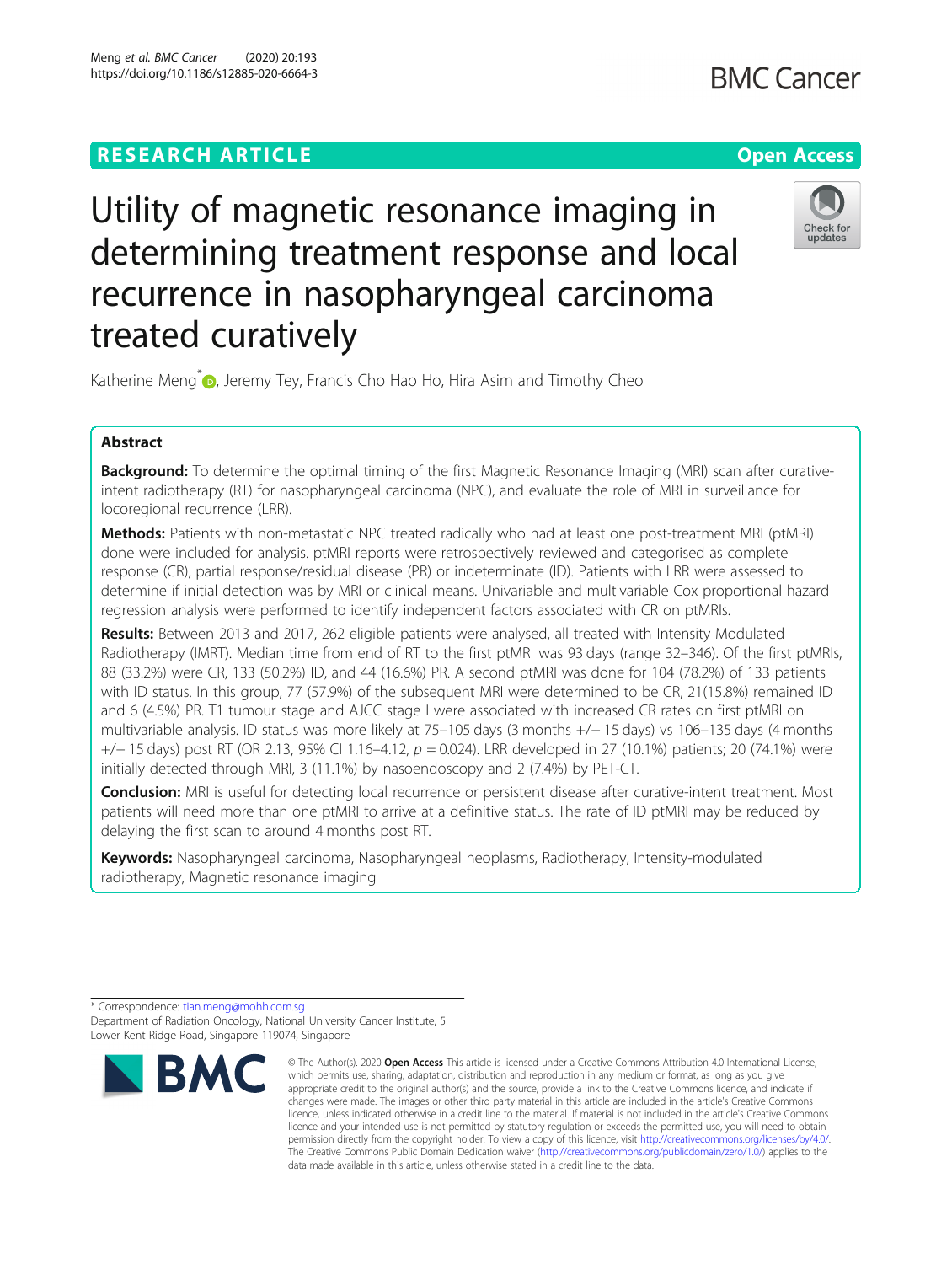# Background

Nasopharyngeal Carcinoma (NPC) has a distinct ethnic and geographical distribution, and is common in Southern Chinese and South East Asian populations [\[1](#page-6-0)]. Nonmetastatic NPC is treated definitively with radiotherapy (RT) with or without chemotherapy. Treatment response has been closely associated with prognosis [\[2](#page-6-0), [3](#page-6-0)]. Magnetic Resonance Imaging (MRI)'s role in the initial staging of biopsy-proven NPC is well established  $[4-7]$  $[4-7]$  $[4-7]$  $[4-7]$ . However, the utility of MRI in the assessment of response to treatment and disease surveillance is less welldefined.

The time course of histological NPC regression has previously been demonstrated through serial biopsy to be around 12 weeks post treatment with 3-dimensional conformal RT (3D-CRT) [\[8](#page-6-0)]. As such, the first assessment of treatment response is typically scheduled at this time-point through a combination of clinical and endoscopic examination with cross-sectional imaging. In practice, owing to their invasive nature, biopsies are usually reserved for cases where there are suspicious endoscopic or radiological findings. This imparts greater importance for imaging modalities such as MRI to pick up persistent or recurrent disease in a timely and accurate fashion.

Through this retrospective study, we explore the reporting patterns of post treatment MRI (ptMRI) for NPC patients, and aim to determine the optimal timing for the first ptMRI in a real-life clinical setting. In addition, we review current evidence and evaluate the ability of MRI compared to other clinical or radiological surveillance modalities in detecting locoregional recurrences (LRR).

# Methods

# Patients

Approval for this study was obtained from the Institutional Review Board (IRB). The NPC database, comprising all patients with histologically-proven NPC treated in two tertiary hospitals in Singapore, was retrospectively reviewed. Patients with non-metastatic NPC of any histological subtype treated with curative intent by RT alone, concurrent chemoradiation (CCRT) with or without induction chemotherapy between February 2013 and July 2017 were included for analysis. Pre-treatment evaluation for all patients included a complete history and physical examination, endoscopic assessment with biopsy, and staging scans. Computed Tomography (CT) or MRI was used for local staging, positron-emission tomography (PET)-CT was done to exclude metastatic disease. The staging system used was the American Joint Committee on Cancer (AJCC) 7th edition. Histology was classified according to the World Health Organisation system. For inclusion, at least one post-treatment MRI

(ptMRI) needed to be done within 1 year of RT completion. Patients who did not complete the prescribed course of RT or have ptMRIs done and reported in other local/overseas institutions were excluded.

# **Treatment**

According to institutional guidelines, patients with stage I and node-negative stage II disease were treated with RT only. Node-positive stage II, stage III to IVB patients were treated with CCRT; those with T4 or N3 disease were also offered 2–3 cycles of induction chemotherapy. All patients received Intensity Modulated Radiotherapy (IMRT). CT simulation was done with administration of intravenous contrast; fusion with pre-treatment MRI was done for planning wherever possible. Treatment was carried out with patients in a supine position immobilised by a thermoplastic shell. Our treatment protocol closely follows that used in the Radiation Therapy Oncology Group (RTOG) 0615 trial [[9\]](#page-6-0). All patients were prescribed a total dose of 69.96Gy in 33 fractions. Clinical Target Volume (CTV) is designated as the Gross Tumour Volume (GTV) with a circumferential margin of ≥5 mm; where tumour is in close proximity to critical structures such as the optic apparatus or brain stem this margin may be reduced accordingly.  $CTV_{70}$  included gross disease in the nasopharynx and any overtly involved lymph nodes. High risk and low risk subclinical regions as outlined in the RTOG 0615 radiotherapy schema were prescribed 59.4Gy and 54Gy respectively. Concurrent weekly cisplatin-based chemotherapy (30-40 mg/m<sup>2</sup> ) was administered during RT. Treatment breaks were not specifically recorded.

# MR imaging, interpretation and timing

Timing of ptMRIs was calculated from the last day of RT. As per institutional practice, all scans were either reported or verified by a radiologist with a special interest in head and neck imaging. There were minor variations in the MRI protocol between the two tertiary hospitals but in all patients, four key sequences were performed: axial T1-weighted, axial T1-weighted contrast-enhanced fat-suppressed, axial T2-weighted and diffusion-weighted series.

The first ptMRI reports were reviewed and coded as 'complete response' (CR), 'partial response' (PR) or 'indeterminate' (ID). For the first ptMRI, CR is defined as complete resolution of disease or absence of any residual tumour in both primary and nodal sites in the radiology report. In subsequent ptMRIs, CR also included stable posttreatment changes seen on later imaging. PR is defined as the presence of residual disease in either the primary and/ or affected nodes. Where the report indicated inability to definitively distinguish between residual tumour and post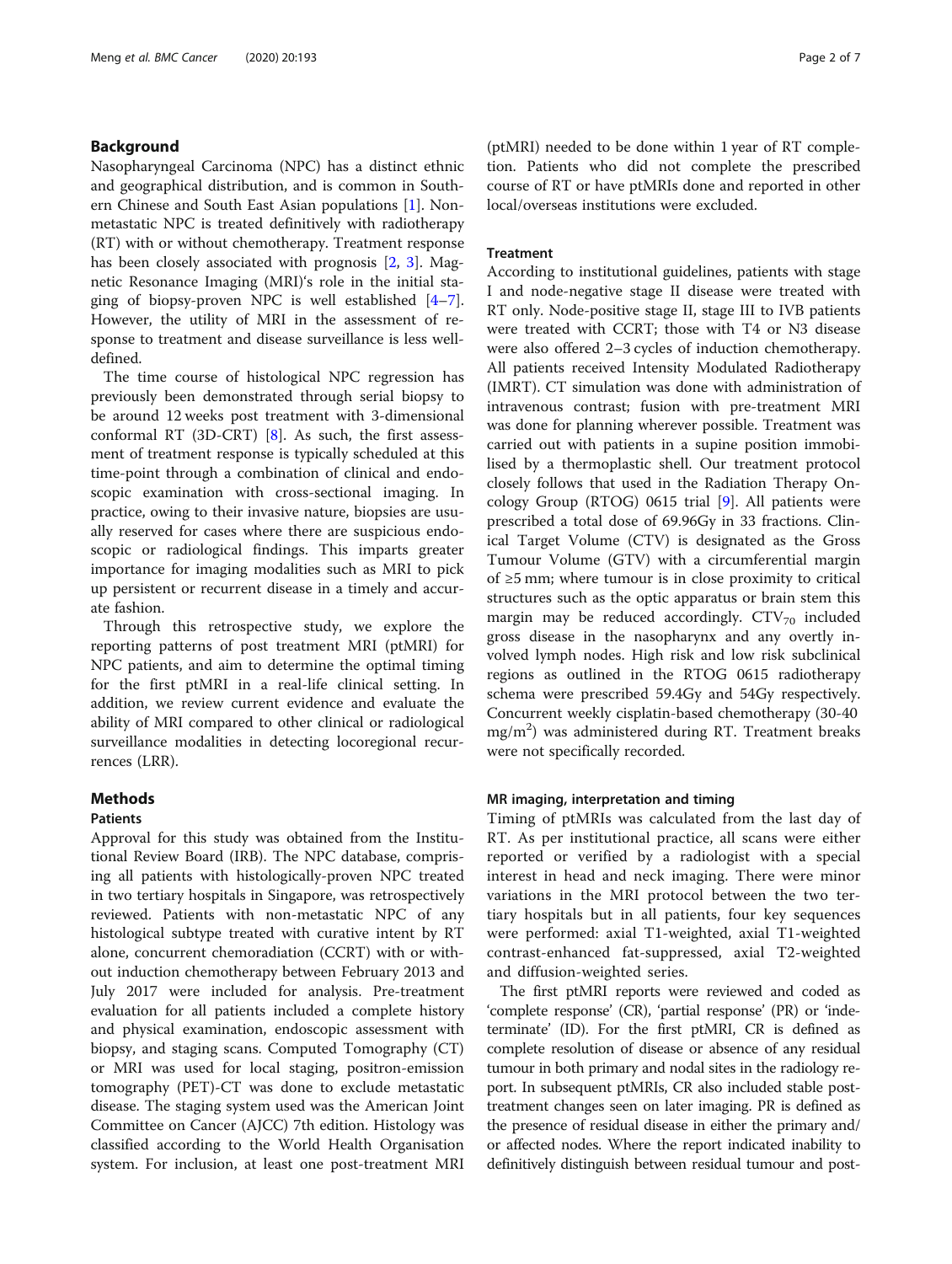treatment changes, or suggested clinical/endoscopic correlation, or repeat imaging, it was coded as ID.

To determine the optimal timing of first ptMRI, we arbitrated a cut-off point of 4 months +/− 15 days (106– 135) compared with 3 months +/− 15 days (75–105). Based on current institutional practice, the first ptMRI is typically done at 3 months post RT. However, in our experience the rate of indeterminate outcomes is high when the scan is performed at this time point. We hypothesised that delaying the timing of the first ptMRI by 1 month (or 30 days), the proportion of ID ptMRIs may be reduced. This particular value was selected so as not to deviate too far from the common practice of 3 month post-RT scans, whilst keeping in mind that further delays to first ptMRIs may compromise timely detection of residual disease.

# Follow-up

Depending on extent of acute toxicity, patients were reviewed at weeks 2 and 4 post RT. Subsequently the follow-up schedule would be 2 to 3-monthly until end of year 2, 4-monthly in year 3 and 6-monthly in years 4 to 5. Post-treatment review comprises clinical and endoscopic examinations, and may be shared between the patient's Ear, Nose & Throat (ENT) surgeon or medical oncologist where appropriate. Although there is a lack of specific guidelines with regards to the schedule of post treatment imaging, the first ptMRI was typically done at around the 3-month mark. Subsequent ptMRIs were not mandated if the first scan was reported as a CR; but were ordered where clinically indicated, for example in patients with PR/ID on first ptMRIs, or those with suspicious clinical or endoscopic findings. Patients with LRR based on ptMRIs were identified and reviewed to determine the timing of recurrence, how it was first detected (clinically versus radiologically), and how it was managed. The follow-up period was calculated from the last day of RT to day of last medical encounter or death.

# Statistical analysis

Descriptive analysis was done using frequency with percentage and median. Univariable Cox proportional hazard regression analysis was performed to look for association between various patient, disease and treatment characteristics with achieving CR on first and subsequent ptMRIs. Covariables with *P*-value of  $\leq 0.05$  in the univariable analysis were included in the multivariable Cox proportional hazard regression analysis to identify independent factors associated with CR. For all analyses, two-sided  $P$ -values of  $< 0.05$  were considered to be statistically significant. Statistical analyses were performed using STATA version 14.0.

# Results

Two hundred sixty-two patients treated between February 2013 and July 2017 were eligible for analysis (Table [1\)](#page-3-0). 196 (74.8%) were males and the median age at diagnosis is 55 (range 15–82). The most common histological subtype was undifferentiated non-keratinising (WHO Type III), in 243 patients (92.8%). 70 (26.8%) patients had stage I or II disease. Under TNM classification, 83 (31.7%) patients had T4 and 43 (16.4%) had N3 disease respectively. 51 (19.5%) patients received RT alone. The rest received chemotherapy in combination with RT: 124 (47.3%) underwent CCRT, 87 (33.2%) had induction chemotherapy followed by CCRT. All patients received IMRT to the full prescribed dose of 69.96Gy in 33 fractions.

All 262 patients had at least one ptMRI. Of which, 86 (32.8%) were reported as CR, 133 (50.8%) as ID and 43 (16.4%) as PR. In the 133 patients whose first ptMRI was reported as indeterminate, 104 (78.2%) went on to have a second ptMRI (the remaining 29 patients had no further scans). In this group, 77 (57.9%) of the second scans were reported as CR, 21 (15.8%) remained ID and 6 (4.5%) were PR (Fig. [1](#page-3-0)).

Multivariable analysis showed that T1 stage and AJCC Stage I were significantly associated with achieving CR on the first ptMRI (Odds Ratio [OR] 2.96,  $p = 0.036$  and OR 1.78,  $p = 0.046$  respectively). Receiving CCRT was approaching significance (OR 2.46,  $p = 0.054$ ) (Table [2\)](#page-4-0).

The median time from end of RT to having the first ptMRI was 93 days (range 32–346). ID status was more likely if the scan was done between 75 and 105 days (3 months +/− 15 days) compared to 106–135 days (4 months +/− 15 days) post RT (OR 2.13, 95% CI 1.16– 4.12,  $p = 0.024$ ) (Table [3](#page-5-0)).

The median follow-up duration was 2.36 years (range 0.08–4.6). LRR was detected in 27 (10.1%) patients during follow-up. Of these, 20 (74.1%) were initially picked up by ptMRIs, 3 (11.1%) were detected on nasoendoscopy and 2 (7.4%) by PET-CT. In this group of patients, 16 (59.3%) had local recurrence, 7 (25.9%) had regional recurrence in neck nodes, 4 (14.8%) had synchronous local and regional recurrences.

# **Discussion**

Outcomes for patients with NPC have improved over the years with the introduction of chemotherapy and IMRT. However, local failure in the form of residual or recurrent disease still occur in 10–30% of cases [\[10,](#page-6-0) [11](#page-6-0)]. The assessment of treatment response and clinical surveillance after definitive therapy for NPC is important, in order to permit earlier recognition of local failure and initiation of salvage therapies. Typically, patients are assessed clinically with cranial nerve examination, neck palpation and endoscopic inspection, in combination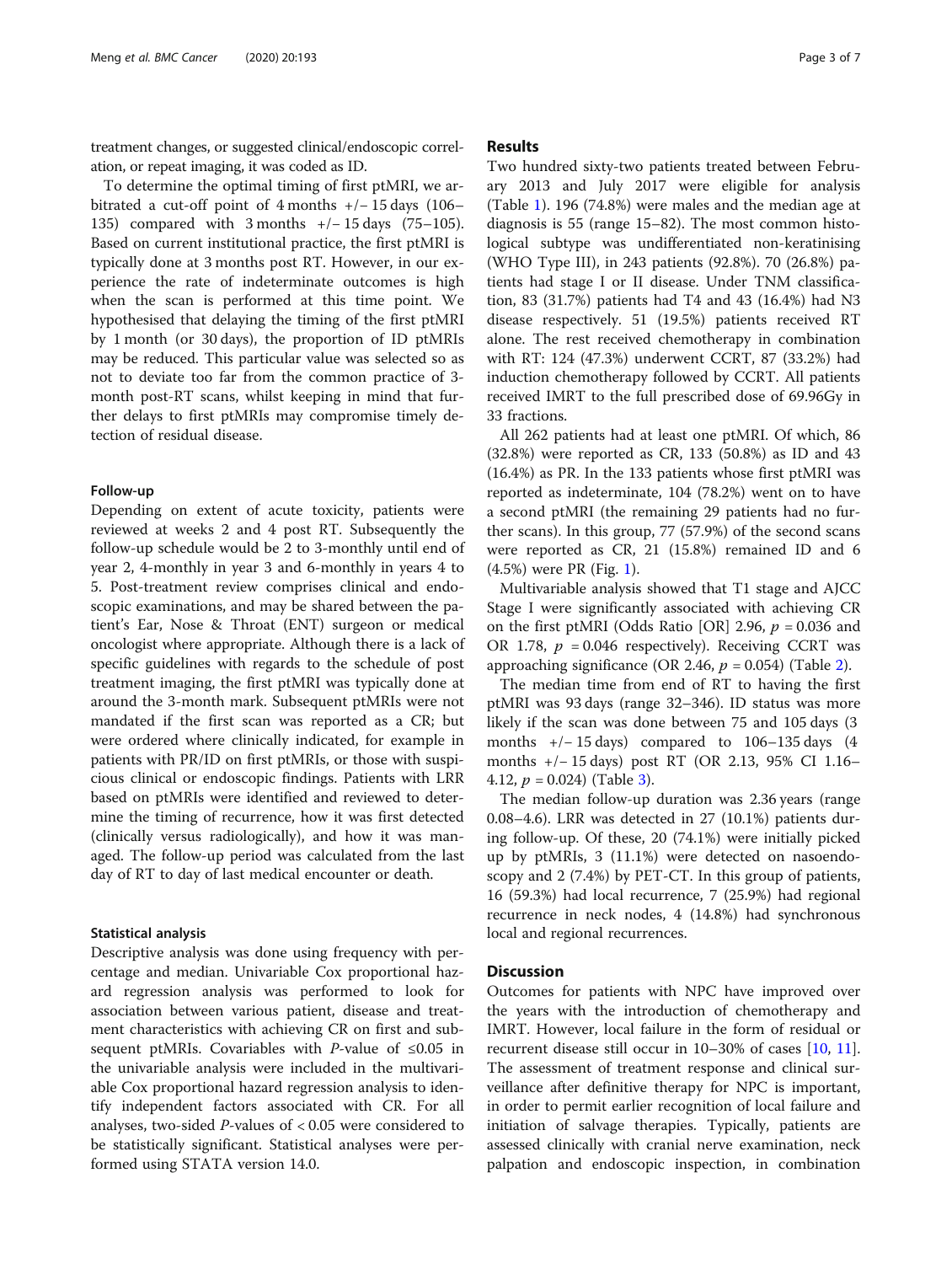| Patient characteristics  |                  | Tumour characteristics            |            |                |           |
|--------------------------|------------------|-----------------------------------|------------|----------------|-----------|
| Number of patients       | 262              | Histology                         | No. (%)    | T-stage        | No. (%)   |
| Age at diagnosis (range) | 55 (15-82) years | Non-keratinising undifferentiated | 243 (92.7) |                | 90 (34.4) |
| Gender                   | No. (%)          | Non-keratinising differentiated   | 10(3.8)    | 2              | 25(9.5)   |
| Male                     | 196 (74.8)       | Keratinising                      | 2(0.8)     | 3              | 64 (24.4) |
| Female                   | 66 (25.2)        | Others                            | 7(2.7)     | $\overline{4}$ | 83 (31.7) |
| Ethnicity                | No. (%)          | AJCC Stage $(7th$ edition)        | No. (%)    | N-Stage        | No. (%)   |
| Chinese                  | 207 (79.0)       |                                   | 23(8.8)    | $\mathbf{0}$   | 38 (14.5) |
| Malay                    | 31 (11.8)        | $\mathsf{II}$                     | 47 (18.0)  |                | 90 (34.4) |
| Indian                   | 4(1.5)           | Ш                                 | 80 (30.5)  | $\mathfrak{D}$ | 93 (35.5) |
| Others                   | 20(7.7)          | IV $A/B$                          | 112 (42.7) | 3              | 41 (15.6) |

<span id="page-3-0"></span>Table 1 Patient and tumour characteristics

with imaging such as CT, MRI or PET-CT. Any suspicious lesions are then biopsied to obtain histological confirmation.

Given that radiation can lead to anatomical distortion within the treatment field, identification of residual or recurrent disease is often challenging. Palpation for cervical lymph nodes may be limited by fibrosis of neck musculature. Post radiation endoscopic examination may only reveal subtle mucosal changes such as fullness of postnasal space (PNS), or a mass which may represent fibrosis, crust or slough rather than residual tumour [[12\]](#page-6-0), and submucosal or deep-seated recurrences may be missed. Sensitivity of endoscopic examination in detecting persistent disease after RT is only 40.4%. Similarly, endoscopic biopsies run the risk of sampling errors as residual tumour cells are often scattered in small clusters, resulting in a sensitivity at 6 weeks post RT of 59.3% [[13](#page-6-0)].

Radiological assessment faces similar difficulties, and to date there is no consensus regarding the optimal imaging modality in the post treatment setting. The utility of MRI, whilst well established in the initial staging of biopsy-

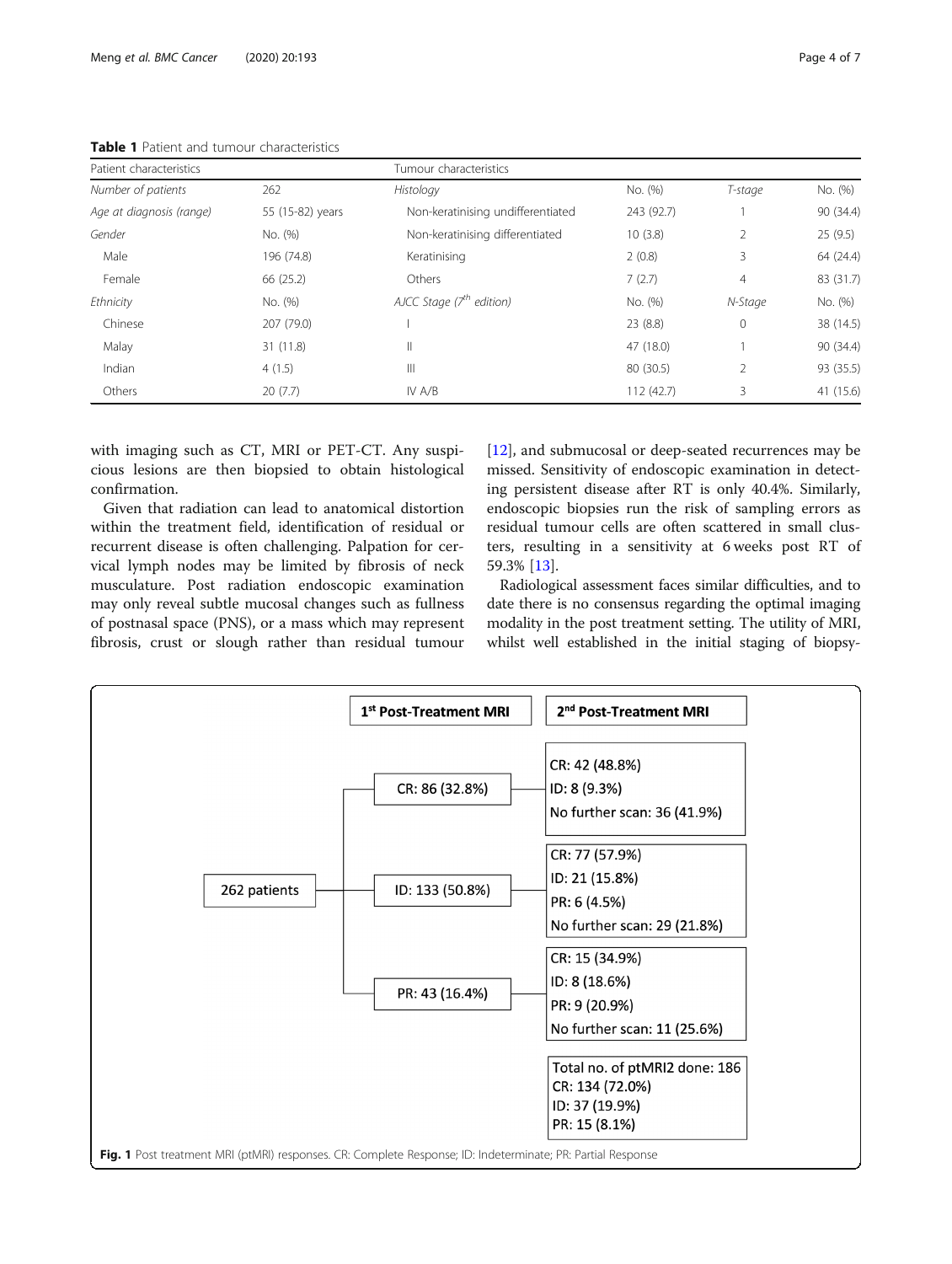| Variable              | Univariate analysis |                |         | Multivariate analysis |               |             |
|-----------------------|---------------------|----------------|---------|-----------------------|---------------|-------------|
|                       | OR                  | 95% CI         | P       | OR                    | 95% CI        | $\mathsf P$ |
| Age                   | 1.00                | $0.98 - 1.03$  | 0.772   |                       |               |             |
| Gender:               |                     |                |         |                       |               |             |
| Female                | 0.94                | $0.52 - 1.71$  | 0.84    |                       |               |             |
| Male (Ref)            | $\mathbf{1}$        |                |         |                       |               |             |
| T stage:              |                     |                |         |                       |               |             |
| T1                    | 3.63                | $1.82 - 7.20$  | < 0.001 | 2.96                  | $1.07 - 8.13$ | 0.036       |
| T <sub>2</sub>        | 2.83                | $1.07 - 7.46$  | 0.035   | 2.24                  | $0.56 - 8.90$ | 0.25        |
| T <sub>3</sub>        | 1.79                | $0.84 - 3.85$  | 0.134   |                       |               |             |
| T4 (Ref)              | 1                   |                |         |                       |               |             |
| N stage:              |                     |                |         |                       |               |             |
| N <sub>0</sub>        | 1.87                | $0.76 - 4.56$  | 0.136   |                       |               |             |
| N1                    | 0.90                | $0.42 - 1.94$  | 0.86    |                       |               |             |
| N <sub>2</sub>        | 0.62                | $0.28 - 1.36$  | 0.24    |                       |               |             |
| N3 (Ref)              | 1                   |                |         |                       |               |             |
| AJCC Stage:           |                     |                |         |                       |               |             |
| Stage I               | 4.2                 | $1.67 - 10.51$ | 0.002   | 1.78                  | $0.39 - 8.11$ | 0.046       |
| Stage II              | 2.31                | $1.12 - 4.76$  | 0.023   | 0.75                  | $0.23 - 2.46$ | 0.633       |
| Stage III             | 1.29                | $0.68 - 2.44$  | 0.433   |                       |               |             |
| Stage IV (Ref)        | 1                   |                |         |                       |               |             |
| Treatment modality:   |                     |                |         |                       |               |             |
| RT alone              | 3.12                | $1.45 - 6.74$  | 0.004   | 1.36                  | $0.39 - 4.72$ | 0.627       |
| ChemoRT               | 2.51                | $1.32 - 4.78$  | 0.005   | 2.46                  | $0.98 - 6.16$ | 0.054       |
| Induction chemo (Ref) | 1                   |                |         |                       |               |             |

<span id="page-4-0"></span>Table 2 Factors associated with complete response (CR) on first post treatment MRI (ptMRI)

OR Odds Ratio, CI Confidence Interval, AJCC American Joint Committee on Cancer, RT Radiotherapy, Ref Reference

proven NPC, is less clear post treatment. Compared to CT, MRI is able to better differentiate post radiation changes from recurrent tumour and delineate extent of disease [[14](#page-6-0), [15](#page-6-0)]. The identification of skull base erosion is improved with contrast-enhanced fat-suppressed sequences [[5\]](#page-6-0).

However, when compared to PET-CT, MRI may be limited in its ability to distinguish between post RT changes often seen in the irradiated nasopharynx and neck e.g. tumour necrosis, tissue fibrosis and inflammation, from true viable tumour. Conversely, changes in tissue metabolism may precede changes in tumour morphology or volume. Liu et al in a systemic review concluded that PET-CT, with its ability for combined functional and anatomic assessment, had superior pooled sensitivity, specificity and overall diagnostic accuracy when compared to both CT and MRI [[16\]](#page-6-0). PET-CT also has the added benefit of uncovering any systemic metastases within the same examination, which can impact on goals of further treatment.

Nevertheless, there are drawbacks to relying solely on PET-CT to uncover residual or recurrent NPC. Disease at the primary site is more accurately demonstrated on MRI rather than PET-CT (92.1% vs. 85.7%) according to Comoretto et al. [\[17\]](#page-6-0). The latter produced false negative findings especially where there is intracranial extension of disease. False positive results have also been associated with PET-CT when it is done too early post RT due to the residual inflammatory effects causing apparent increased glucose metabolism. It has been suggested that the PET-CT should be done 6 months or later post RT for optimal accuracy (sensitivity and specificity are 92 and 100% at 6 months or later vs 33 and 64% within 5 months) [\[18](#page-6-0)]. Additionally, cost and resource availability can be limiting factors for the prevailing use of PET-CT. In view of these considerations, it is likely that MRI and PET-CT should be complementary, in order to improve overall diagnostic accuracy for recurrent or residual disease [\[17](#page-6-0)]. Our data indicates that, within the boundaries of our institutional practice, most LRR are detected by MRI rather than non-MRI radiological modalities or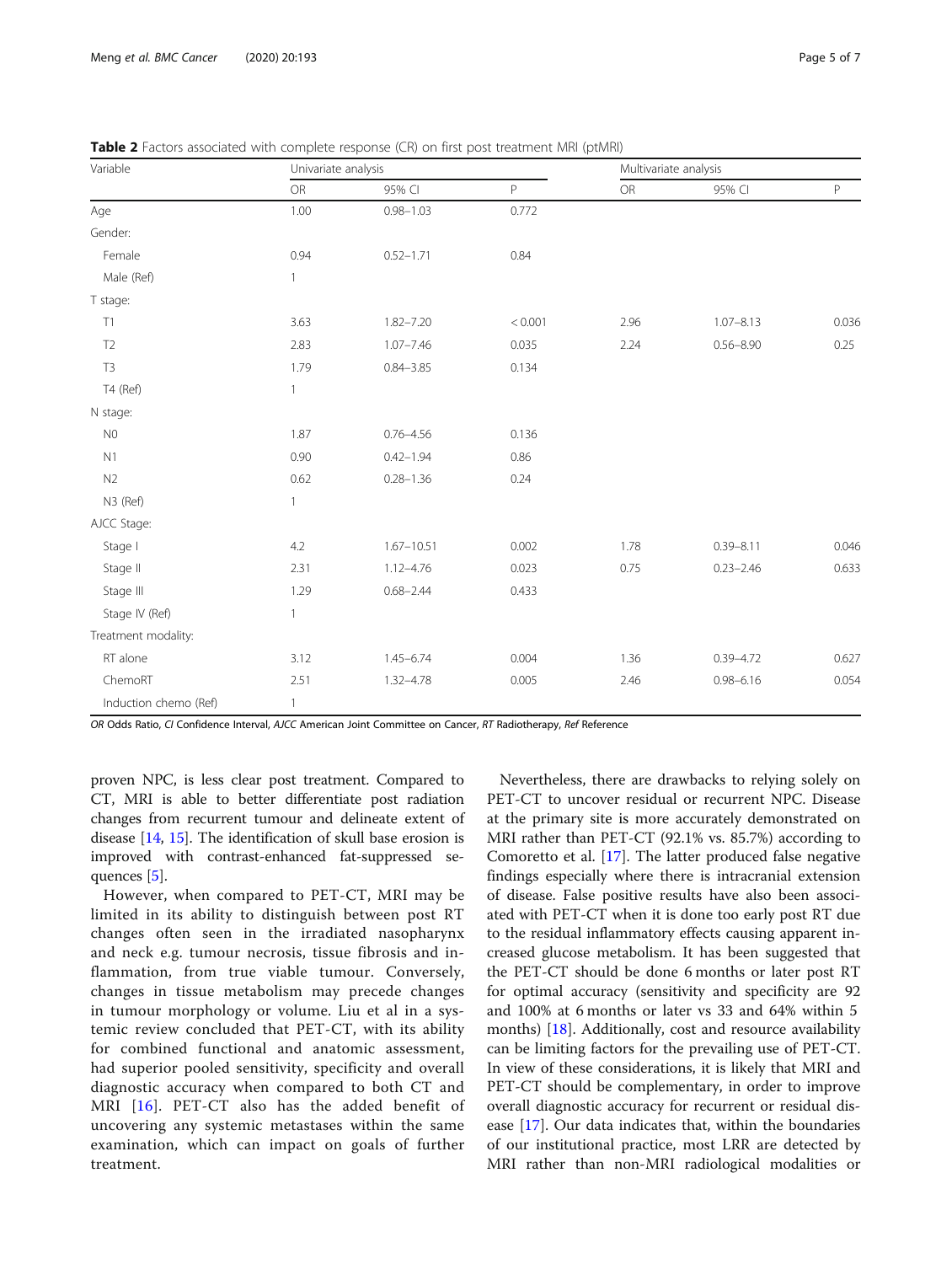| Variable                   | Univariate analysis |                 |       |  |
|----------------------------|---------------------|-----------------|-------|--|
|                            | <b>OR</b>           | 95% CI          | P     |  |
| Age                        | 1.00                | $0.99 - 1.03$   | 0.343 |  |
| Gender:                    |                     |                 |       |  |
| Female                     | 1.57                | $0.89 - 2.76$   | 0.119 |  |
| Male (Ref)                 | 1                   |                 |       |  |
| T stage:                   |                     |                 |       |  |
| T1                         | 0.98                | $0.54 - 1.77$   | 0.934 |  |
| T <sub>2</sub>             | 0.88                | $0.36 - 2.15$   | 0.779 |  |
| T <sub>3</sub>             | 1.02                | $0.53 - 1.95$   | 0.964 |  |
| T4 (Ref)                   | 1                   |                 |       |  |
| N stage:                   |                     |                 |       |  |
| N <sub>0</sub>             | 1.38                | $0.57 - 3.33$   | 0.478 |  |
| N <sub>1</sub>             | 1.71                | $0.82 - 3.59$   | 0.154 |  |
| N <sub>2</sub>             | 1.90                | $0.91 - 3.97$   | 0.087 |  |
| N3 (Ref)                   | 1                   |                 |       |  |
| AJCC Stage:                |                     |                 |       |  |
| Stage I                    | 0.74                | $0.30 - 1.81$   | 0.509 |  |
| Stage II                   | 1.04                | $0.52 - 2.06$   | 0.919 |  |
| Stage III                  | 1.33                | $00.75 - 20.37$ | 0.329 |  |
| Stage IV (Ref)             | 1                   |                 |       |  |
| Treatment modality:        |                     |                 |       |  |
| RT alone                   | 0.90                | $0.45 - 1.79$   | 0.759 |  |
| ChemoRT                    |                     |                 |       |  |
| Time to first ptMRI (days) |                     |                 |       |  |
| $75 - 105$                 | 2.13                | $1.16 - 4.12$   | 0.024 |  |
| 106-135 (Ref)              | 1                   |                 |       |  |

<span id="page-5-0"></span>Table 3 Factors associated with indeterminate (ID) status on first post treatment MRI (ptMRI)

OR Odds Ratio, CI Confidence Interval, AJCC American Joint Committee on Cancer, RT Radiotherapy, Ref Reference

clinical examination. If salvage surgery or RT is planned for LRR, the superior ability to determine extent of tissue invasion with MRI makes it preferable to PET-CT in guiding resectability or extent of re-treatment required.

Another issue to address is the optimal timing of MRI in view of the potential diagnostic uncertainties post RT. Guidelines suggest varying timing of post treatment imaging ranging from 3 to 12 months [\[19](#page-6-0)–[21](#page-6-0)]. The time course of NPC regression after definitive treatment has been studied histologically and radiologically. In 1999 Kwong et al followed 803 NPC patients treated with 3D-CRT with or without induction chemotherapy, through 2 weekly endoscopic biopsies. 93.2% achieved histologic remission by 12 weeks post RT. [\[8](#page-6-0)] This formed the basis upon which many subsequent studies relied on when scheduling post treatment imaging. Li et al in 2017 challenged this paradigm with data from 556 NPC patients

treated definitively with IMRT and followed up with serial MRIs [\[22](#page-6-0)]. All MRI scans were reviewed independently by two radiologists with extensive experience in head and neck cancer imaging. In this group, 83.3% of patients achieved a clinical complete response (cCR) – defined as no evidence of residual tumour or nodal disease based on examination with MRI and flexible nasoendoscopy - at 3– 4 months (early cCR), a figure which increased to 91.4% at 6–9 months (delayed cCR). Interestingly, prognosis of patients with a delayed cCR was no different to those with an early cCR, leading the authors to conclude that 6–9 months may be the best time point for assessment of maximal tumour response to IMRT.

The increasing use of IMRT as standard of care, as well as CCRT has been associated with delayed primary tumour regression through mechanisms which to date remain unclear [[23](#page-6-0)]. Whilst results from both Li's and our study both suggest a lag time between histological and radiological tumour regression, a significantly lower proportion of patients in our series (32.8% vs 83.3%) achieved a radiological CR on the first ptMRI. This may be explained by the methodology of our study, which looks at the real-world radiology reports, rather than having one or more radiologists retrospectively reviewing imaging and coming to a binary outcome regarding the absence or presence of residual disease. We believe our method reflects real-life clinical practice more closely, where limits of certainty in imaging interpretation is accepted, and collective decision-making is undertaken in a multidisciplinary setting for indeterminate cases. In spite of this uncertainty, having the first ptMRI done at an earlier date may still be worthwhile in order to provide a crucial baseline which can inform future scans. In addition, there may be a window period between 3 and 4 months and 6–9 months where further investigations can lead to earlier diagnosis of residual or recurrent disease, permitting prompt initiation of salvage therapies. Indeed, our study offers evidence that the optimal timing of the first ptMRI should be 4, rather than 3 months to reduce the rates of uncertainty in radiology reports.

We acknowledge that this study has some limitations. Firstly, the retrospective design meant that patients were not followed up based on a standardised protocol. ptMRIs were done at the clinicians' discretion, resulting in a wide date range for the first (32–346 days) and subsequent ptMRIs. Of note, a proportion of patients who had ID/PR status did not go on to have subsequent ptMRIs, reflecting the pattern of real-life clinical practice. Depending on overall clinical suspicion of residual or recurrent disease, these patients may have undergone investigation with other imaging modalities such as PET-CT or had biopsies which confirmed or excluded presence of disease, thereby sidestepping the need for